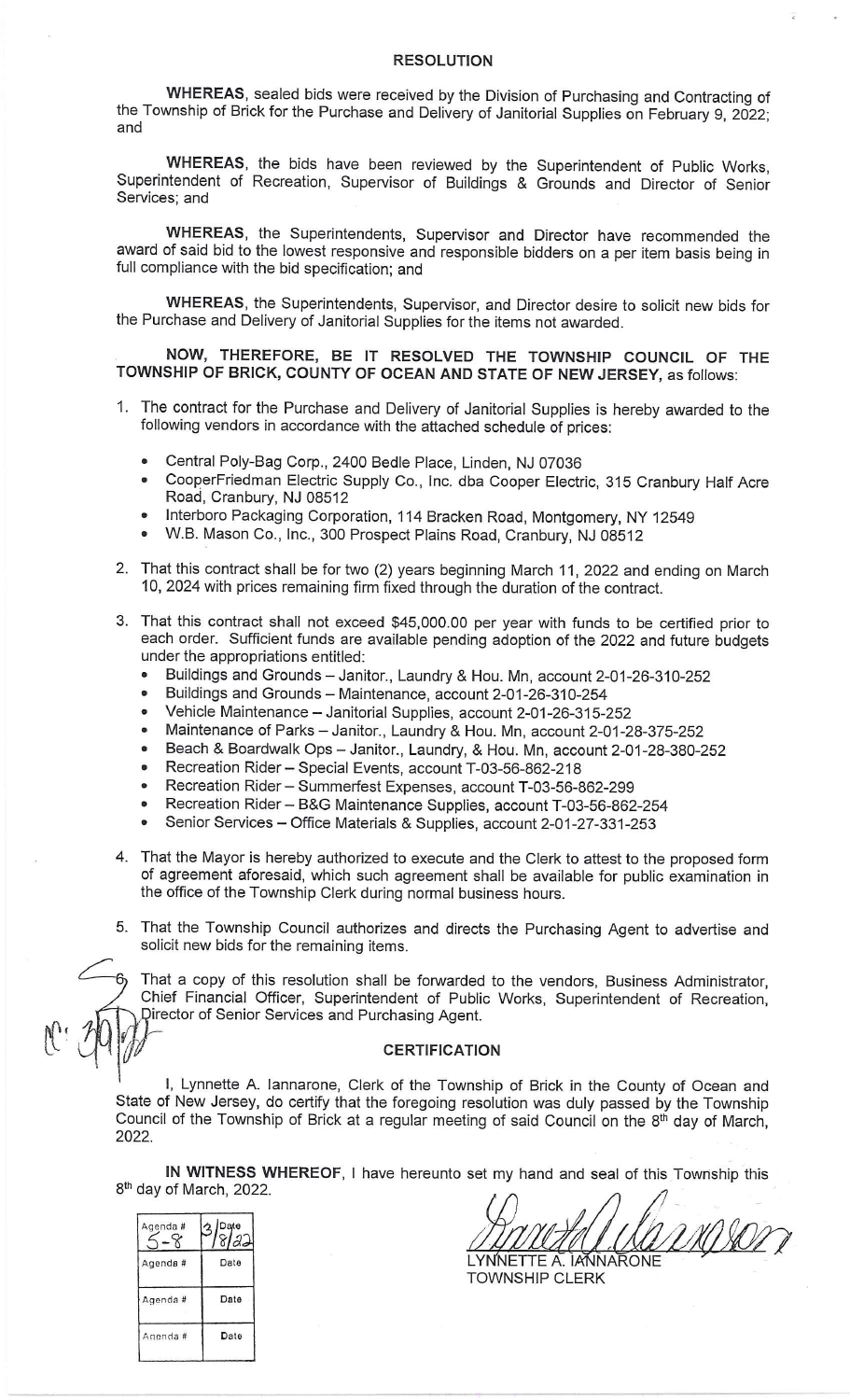|                  | BC #22004 - PURCHASE & DELIVERY OF JANITORIAL SUPPLIES<br><b>CONTRACT PERIOD: 3/11/2022 - 3/10/2024</b> |                            |                                                      |               |                                 |  |  |  |
|------------------|---------------------------------------------------------------------------------------------------------|----------------------------|------------------------------------------------------|---------------|---------------------------------|--|--|--|
| #<br><b>ITEM</b> | <b>PRODUCT DESCRIPTION</b>                                                                              | <b>ITEM INFORMATION</b>    |                                                      | <b>PRICE</b>  | <b>AWARDED</b><br><b>VENDOR</b> |  |  |  |
|                  | <b>CATEGORY 1: AIR SANITIZERS / FRESHENERS</b>                                                          |                            |                                                      |               |                                 |  |  |  |
| 1                | Air Sanitizer                                                                                           | Manufacturer:<br>Brand/ID: |                                                      |               |                                 |  |  |  |
| $\overline{2}$   | Air Freshener Dispenser<br>Wall Mount                                                                   | Manufacturer:<br>Brand/ID: | TimeMist<br>TM51047717                               | \$26.28 each  | WB Mason                        |  |  |  |
|                  |                                                                                                         | Manufacturer:              | TimeMist                                             |               |                                 |  |  |  |
|                  |                                                                                                         | Brand/ID:                  | TM5334701TMCT                                        |               |                                 |  |  |  |
| 3                | Refills for Air Freshener Dispenser                                                                     | Contents:                  | 1 refill/box, 12 boxes/case                          | \$58.65/case  | WB Mason                        |  |  |  |
|                  |                                                                                                         | Scents Available:          | Mango, Dutch Apple                                   |               |                                 |  |  |  |
|                  | Fresh Products Eco Air 2.0 or Equivalent<br>*SEE INFO REGARDING DISPENSERS                              | Manufacturer:              | <b>Fresh Products</b>                                | \$22.25/case  | WB Mason                        |  |  |  |
| $\overline{4}$   |                                                                                                         | Brand/ID:                  | FPIEA36MG30                                          |               |                                 |  |  |  |
|                  |                                                                                                         | Contents:                  | 1 refill/box, 6 boxes/case                           |               |                                 |  |  |  |
|                  | <b>CATEGORY 2: BROOMS / HANDLES</b>                                                                     |                            | Rubbermaid                                           |               |                                 |  |  |  |
| 5                | Corn Bristle Fiber Parlor Broom                                                                         | Manufacturer:<br>Brand/ID: | FG637300BRN                                          | \$4.15 each   | Cooper Electric                 |  |  |  |
|                  |                                                                                                         | Manufacturer:              | Boardwalk                                            |               |                                 |  |  |  |
| 6                | <b>Street Brooms</b>                                                                                    | Brand/ID:                  | <b>BWK71160</b>                                      | \$9.23 each   | WB Mason                        |  |  |  |
|                  |                                                                                                         | Manufacturer:              | Rubbermaid                                           |               |                                 |  |  |  |
| 7a               | Broom Handle with Tapered End                                                                           | Brand/ID:                  | FG635100LAC                                          | \$2.48 each   | Cooper Electric                 |  |  |  |
|                  |                                                                                                         | Manufacturer:              | Boardwalk                                            |               |                                 |  |  |  |
| 7b               | Broom Handle with Heavy Duty Metal Threaded End                                                         | Brand/ID:                  | <b>BWK136</b>                                        | \$3.01 each   | WB Mason                        |  |  |  |
|                  | <b>CATEGORY 3: CLEANERS</b>                                                                             |                            |                                                      |               |                                 |  |  |  |
| $\mathbf{8}$     | 409 Glass and Surface Cleaner                                                                           | Manufacturer:              |                                                      |               |                                 |  |  |  |
|                  | <b>NO SUBSTITUTES OR GREEN PRODUCTS</b>                                                                 | Brand/ID:                  |                                                      |               |                                 |  |  |  |
|                  |                                                                                                         | Manufacturer:              | Pure Bright                                          |               |                                 |  |  |  |
| 9                | Ammonia                                                                                                 | Brand/ID:                  | KIK19703575033                                       | \$22.49/case  | WB Mason                        |  |  |  |
|                  |                                                                                                         | Contents:                  | 1 quart/bottle, 12 bottles/case                      |               |                                 |  |  |  |
|                  | 10   Bleach                                                                                             | Manufacturer:              | Pure Bright                                          |               |                                 |  |  |  |
|                  |                                                                                                         | Brand/ID:                  | KIK11008635042                                       | \$16.17/case  | WB Mason                        |  |  |  |
|                  | 11  Bowl Emulsion Cleaner, Acid Type                                                                    | Contents:<br>Manufacturer: | 1 gallon/bottle, 6 bottles/case<br>National Chemical | \$22.58/case  | WB Mason                        |  |  |  |
|                  |                                                                                                         | Brand/ID:                  | <b>NCL1730</b>                                       |               |                                 |  |  |  |
|                  |                                                                                                         | Contents:                  | 32 ounces/bottle, 12 bottles/case                    |               |                                 |  |  |  |
|                  |                                                                                                         | Manufacturer:              | Sheila Shine                                         | \$102.94/case | WB Mason                        |  |  |  |
| 12               | <b>Brass Polish</b>                                                                                     | Brand/ID:                  | SSI4CT                                               |               |                                 |  |  |  |
|                  |                                                                                                         | Gallons per can:           | 1 gallon/can, 4 cans/case                            |               |                                 |  |  |  |
|                  |                                                                                                         | Manufacturer:              | National Chemical                                    | \$31.69/case  | WB Mason                        |  |  |  |
|                  | 13 Carpet Stain & Spot Remover                                                                          | Brand/ID:                  | <b>NCL2001</b>                                       |               |                                 |  |  |  |
|                  |                                                                                                         | Contents:                  | 18 ounces/can, 12 cans/case                          |               |                                 |  |  |  |
|                  |                                                                                                         | Manufacturer:              | $Proctor + Gamble$                                   | \$47.49/case  | WB Mason                        |  |  |  |
| 14               | Comet Powder Cleanser                                                                                   | Brand/ID:                  | <b>PGC32987CT</b>                                    |               |                                 |  |  |  |
|                  |                                                                                                         | Contents:                  | 21 ounces/can, 24 cans/case                          |               |                                 |  |  |  |
| 15               | Comet with Bleach                                                                                       | Manufacturer:<br>Brand/ID: | $Proctor + Gamble$<br>PGC02291CT                     | \$59.30/case  | WB Mason                        |  |  |  |
|                  |                                                                                                         | Contents:                  | 1 gallon/bottle, 3 bottles/case                      |               |                                 |  |  |  |
|                  |                                                                                                         | Manufacturer:              | National Chemical                                    |               |                                 |  |  |  |
|                  | 16 Liquid Dish Soap                                                                                     | Brand/ID:                  | <b>NCL110129</b>                                     | \$26.47/case  | WB Mason                        |  |  |  |
|                  |                                                                                                         | Quarts per bottle:         | 4 quarts/bottle, 4 bottles/case                      |               |                                 |  |  |  |
|                  |                                                                                                         | Manufacturer:              | National Chemical                                    |               |                                 |  |  |  |
| 17               | Furniture Polish<br>Lemon Scent                                                                         | Brand/ID:                  | <b>NCL2007</b>                                       | \$36.57/case  | WB Mason                        |  |  |  |
|                  |                                                                                                         | Contents:                  | 18 ounces/can, 12 cans/case                          |               |                                 |  |  |  |
|                  |                                                                                                         | Manufacturer:              | National Chemical                                    |               |                                 |  |  |  |
| 18               | Glass and Mirror Cleaner                                                                                | Brand/ID:                  | <b>NCL130429</b>                                     | \$17.66/case  | WB Mason                        |  |  |  |
|                  |                                                                                                         | Contents:                  | 1 gallon/bottle, 4 bottles/case                      |               |                                 |  |  |  |
| 19               | Glass Cleaner in Trigger Spray Bottle                                                                   | Manufacturer:              |                                                      |               |                                 |  |  |  |
|                  |                                                                                                         | Brand/ID:<br>Manufacturer: | National Chemical                                    |               |                                 |  |  |  |
|                  |                                                                                                         | Brand/ID:                  | <b>NCL1745</b>                                       | \$34.06/case  | WB Mason                        |  |  |  |
|                  | 20 Soap and Scum Remover                                                                                | Contents:                  | 32 ounces/bottle, 12 bottles/case                    |               |                                 |  |  |  |
|                  |                                                                                                         | Manufacturer:              |                                                      |               |                                 |  |  |  |
|                  | 21 Spic & Span Powder                                                                                   | Brand/ID:                  |                                                      |               |                                 |  |  |  |
|                  |                                                                                                         | Manufacturer:              |                                                      |               |                                 |  |  |  |
| 22               | Vandal Remover Aerosol Can                                                                              | Brand/ID:                  |                                                      |               |                                 |  |  |  |
|                  |                                                                                                         | Manufacturer:              |                                                      |               |                                 |  |  |  |
|                  | 23 Magic Eraser Sponges or Equivalent                                                                   | Brand/ID:                  |                                                      |               |                                 |  |  |  |
|                  | 24 Stainless Steel Wipes                                                                                | Manufacturer:              |                                                      |               |                                 |  |  |  |
|                  |                                                                                                         | Brand/ID:                  |                                                      |               |                                 |  |  |  |

1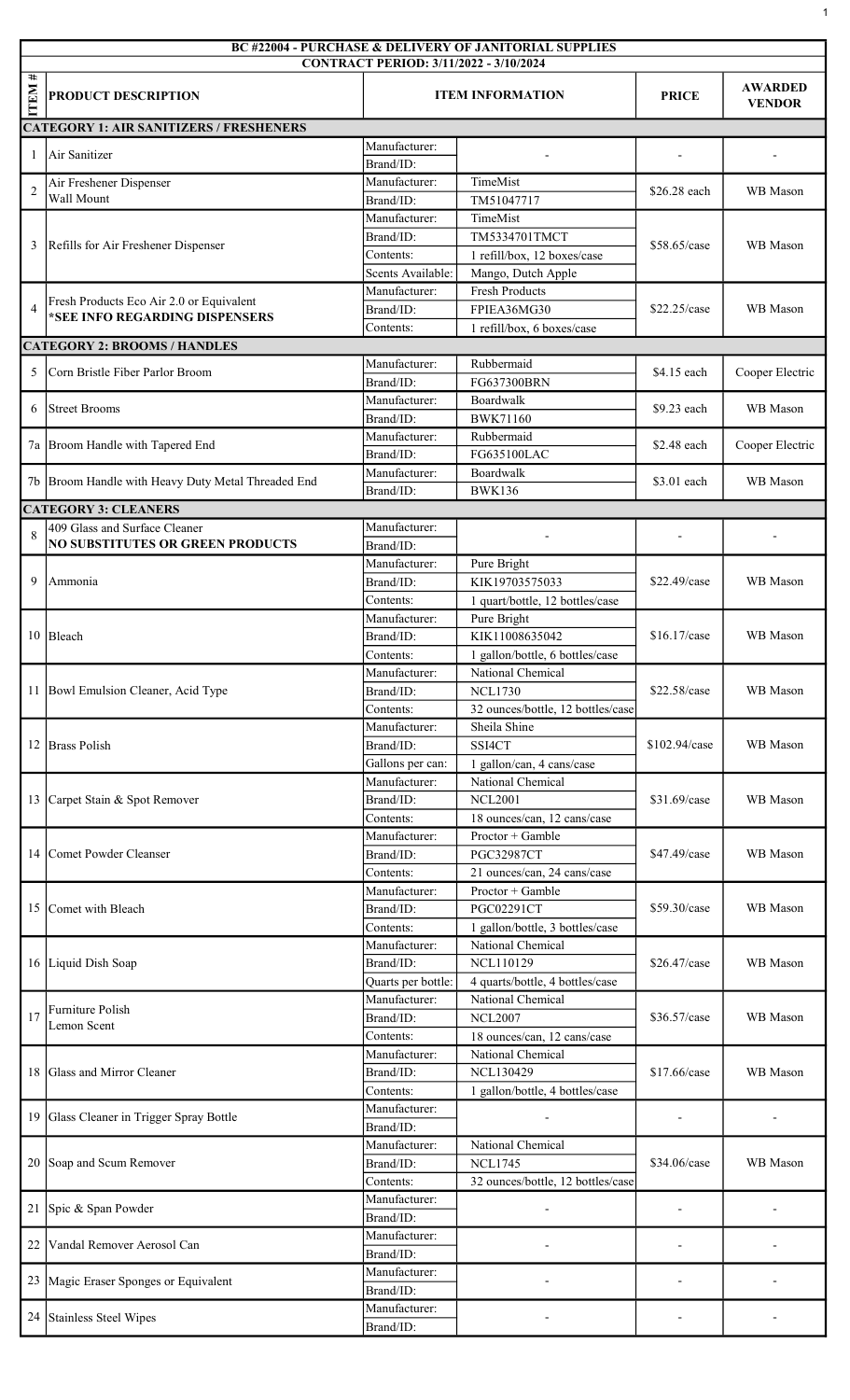|                  | <b>BC #22004 - PURCHASE &amp; DELIVERY OF JANITORIAL SUPPLIES</b><br>CONTRACT PERIOD: 3/11/2022 - 3/10/2024 |                            |                                               |                |                                 |  |  |
|------------------|-------------------------------------------------------------------------------------------------------------|----------------------------|-----------------------------------------------|----------------|---------------------------------|--|--|
| #<br><b>ITEM</b> | PRODUCT DESCRIPTION                                                                                         | <b>ITEM INFORMATION</b>    |                                               | <b>PRICE</b>   | <b>AWARDED</b><br><b>VENDOR</b> |  |  |
| 25               | Glass Cleaner Wipes                                                                                         | Manufacturer:<br>Brand/ID: |                                               |                |                                 |  |  |
|                  | <b>CATEGORY 4: DISINFECTANTS</b>                                                                            |                            |                                               |                |                                 |  |  |
|                  |                                                                                                             | Manufacturer:              | Clorox                                        |                |                                 |  |  |
| 26               | Pine-Sol<br><b>NO SUBSTITUTES OR GREEN PRODUCTS</b>                                                         | Brand/ID:                  | CL035418                                      | \$31.84/case   | WB Mason                        |  |  |
|                  |                                                                                                             | Contents:                  | 144 ounces/bottle, 3 bottles/case             |                |                                 |  |  |
|                  |                                                                                                             | Manufacturer:              | National Chemical                             |                |                                 |  |  |
|                  | 27 Germicidal Foam Cleaner                                                                                  | Brand/ID:<br>Contents:     | <b>NCL2003</b><br>18 ounces/can, 12 cans/case | \$31.19/case   | WB Mason                        |  |  |
|                  |                                                                                                             | Manufacturer:              | National Chemical                             |                |                                 |  |  |
|                  | 28 Germicidal Spray                                                                                         | Brand/ID:                  | <b>NCL2004</b>                                | $$40.19$ /case | WB Mason                        |  |  |
|                  |                                                                                                             | Contents:                  | 15 ounces/can, 12 cans/case                   |                |                                 |  |  |
| 29               | CleanSmart Toy Disinfectant Spray, or Equivalent                                                            | Manufacturer:              |                                               |                |                                 |  |  |
|                  | <b>NO BLEACH, DYES OR CHEMICALS</b>                                                                         | Brand/ID:                  |                                               |                |                                 |  |  |
|                  | <b>CATEGORY 5: DUST MOP HEADS / FRAMES AND HANDLES</b>                                                      | Manufacturer:              | Rubbermaid                                    |                |                                 |  |  |
| 30               | Looped-End Dust Mop<br>24" x 5"                                                                             | Brand/ID:                  | FGJ15300YL00                                  | \$8.00 each    | Cooper Electric                 |  |  |
|                  | Looped-End Dust Mop                                                                                         | Manufacturer:              | Rubbermaid                                    |                |                                 |  |  |
| 31               | $36" \times 5"$                                                                                             | Brand/ID:                  | FGJ15500YL00                                  | \$12.15 each   | Cooper Electric                 |  |  |
| 32               | Looped-End Dust Mop                                                                                         | Manufacturer:              |                                               |                |                                 |  |  |
|                  | $60"$ x 5"                                                                                                  | Brand/ID:                  |                                               |                |                                 |  |  |
| 33               | Clip-On Dust Mop Frame                                                                                      | Manufacturer:              | Rubbermaid                                    | \$2.60 each    | Cooper Electric                 |  |  |
|                  | 24" x 5"                                                                                                    | Brand/ID:                  | F6M253000000                                  |                |                                 |  |  |
| 34a              | Clip-On Dust Mop Frame (Per Frame)<br>$36" \times 5"$                                                       | Manufacturer:<br>Brand/ID: | Rubbermaid<br>F6M255000000                    | \$3.95 each    | Cooper Electric                 |  |  |
|                  | Clip-On Dust Mop Frame (Per Case)                                                                           | Manufacturer:              |                                               |                |                                 |  |  |
| 34b              | $36" \times 5"$                                                                                             | Brand/ID:                  |                                               |                |                                 |  |  |
| 35               | Clip-On Dust Mop Frame                                                                                      | Manufacturer:              |                                               |                |                                 |  |  |
|                  | 60" x 5"                                                                                                    | Brand/ID:                  |                                               |                |                                 |  |  |
| 36               | Clip-On Dust Mop Handle                                                                                     | Manufacturer:              |                                               |                |                                 |  |  |
|                  | 5/16" Diameter, 60" Long Handle<br>Brand/ID:<br><b>CATEGORY 6: DUST PANS</b>                                |                            |                                               |                |                                 |  |  |
|                  |                                                                                                             | Manufacturer:              |                                               |                |                                 |  |  |
|                  | 37 Heavy-Duty Metal Dust Pan                                                                                | Brand/ID:                  |                                               |                |                                 |  |  |
|                  |                                                                                                             | Manufacturer:              | Rubbermaid                                    |                |                                 |  |  |
|                  | 38 Rubbermaid 2532 Lobby Pro® Upright Dust Pan with Cover                                                   | Brand/ID:                  | FG253200BLA                                   | \$12.35 each   | Cooper Electric                 |  |  |
|                  | 39 Rubbermaid 2536 Lobby Broom                                                                              | Manufacturer:              | Rubbermaid                                    | \$3.15 each    | Cooper Electric                 |  |  |
|                  |                                                                                                             | Brand/ID:                  | FG253600BLA                                   |                |                                 |  |  |
|                  | <b>CATEGORY 7: FLOOR CLEANERS</b>                                                                           | Manufacturer:              | National Chemical                             |                |                                 |  |  |
|                  | 40 Floor Cleaner                                                                                            | Brand/ID:                  | <b>NCL404829</b>                              | \$19.41/case   | WB Mason                        |  |  |
|                  |                                                                                                             | Contents:                  | 1 gallon/bottle, 4 bottles/case               |                |                                 |  |  |
|                  |                                                                                                             | Manufacturer:              | National Chemical                             | \$20.78 each   | WB Mason                        |  |  |
|                  | 41 Neutral Floor Cleaner                                                                                    | Brand/ID:                  | <b>NCL092521</b>                              |                |                                 |  |  |
|                  |                                                                                                             | Contents:                  | 5 gallons/can                                 |                |                                 |  |  |
|                  | 42 Floor Wax Stripper, Heavy Duty Concentrate                                                               | Manufacturer:              | National Chemical                             |                |                                 |  |  |
|                  |                                                                                                             | Brand/ID:<br>Contents:     | <b>NCL105020</b><br>5 gallons/can             | \$24.37 each   | WB Mason                        |  |  |
|                  |                                                                                                             | Manufacturer:              | National Chemical                             |                |                                 |  |  |
|                  | 43   Maximum Brilliance Floor Finish                                                                        | Brand/ID:                  | <b>NCL51021</b>                               | \$60.58 each   | WB Mason                        |  |  |
|                  |                                                                                                             | Contents:                  | 5 gallons/pail                                |                |                                 |  |  |
|                  | <b>CATEGORY 8: FLOOR PADS</b>                                                                               |                            |                                               |                |                                 |  |  |
|                  | <b>Standard Floor Stripping Pads</b>                                                                        | Manufacturer:              | WB Mason                                      |                |                                 |  |  |
| 44               | Black, 17" Diameter                                                                                         | Brand/ID:                  | WBM720017WB                                   | \$9.45/case    | WB Mason                        |  |  |
|                  |                                                                                                             | Contents:<br>Manufacturer: | 5 pads/case<br>WB Mason                       |                |                                 |  |  |
| 45               | <b>Standard Floor Pads</b>                                                                                  | Brand/ID:                  | WBM510020WB                                   | \$11.89/case   | WB Mason                        |  |  |
|                  | Red, 20" Diameter                                                                                           | Contents:                  | 5 pads/case                                   |                |                                 |  |  |
|                  | <b>Standard Floor Stripping Pads</b><br>Black, 20" Diameter                                                 | Manufacturer:              | WB Mason                                      |                |                                 |  |  |
| 46               |                                                                                                             | Brand/ID:                  | <b>WBM720020WB</b>                            | \$12.24/case   | WB Mason                        |  |  |
|                  |                                                                                                             | Contents:                  | 5 pads/case                                   |                |                                 |  |  |
| 47               | <b>Standard Floor Buffing Pads</b>                                                                          | Manufacturer:              | WB Mason<br>WBM410020WB                       |                |                                 |  |  |
|                  | White, 20" Diameter                                                                                         | Brand/ID:<br>Contents:     | 5 pads/case                                   | \$11.89/case   | WB Mason                        |  |  |
|                  |                                                                                                             |                            |                                               |                |                                 |  |  |
|                  |                                                                                                             |                            |                                               |                |                                 |  |  |
| 48a              | <b>CATEGORY 9: GLOVES</b><br>Medium, Powdered Latex, General Purpose, Disposable                            | Manufacturer:              | WB Mason                                      | \$8.36/box     | WB Mason                        |  |  |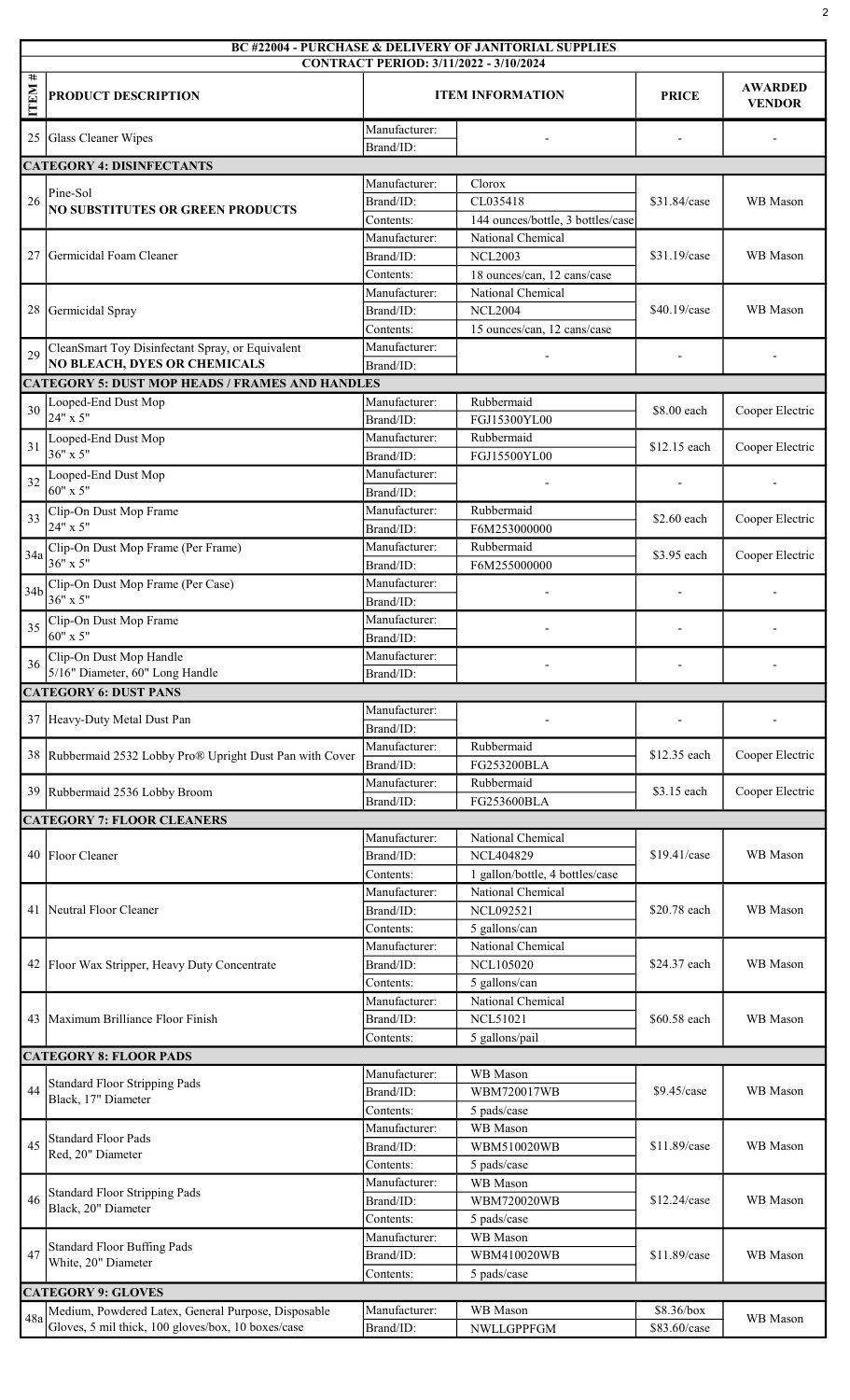## BC #22004 - PURCHASE & DELIVERY OF JANITORIAL SUPPLIES

|                   | <b>CONTRACT PERIOD: 3/11/2022 - 3/10/2024</b>                                                                |                            |                                       |                            |                                 |  |  |
|-------------------|--------------------------------------------------------------------------------------------------------------|----------------------------|---------------------------------------|----------------------------|---------------------------------|--|--|
| #<br><b>ITEM:</b> | PRODUCT DESCRIPTION                                                                                          |                            | <b>ITEM INFORMATION</b>               | <b>PRICE</b>               | <b>AWARDED</b><br><b>VENDOR</b> |  |  |
| 48b               | Large, Powdered Latex, General Purpose, Disposable Gloves,<br>5 mil thick, 100 gloves/box, 10 boxes/case     | Manufacturer:<br>Brand/ID: | WB Mason<br>NWLLGPPFGL                | \$8.36/box<br>\$83.60/case | WB Mason                        |  |  |
| 49a               | Medium, Powdered Latex-Free, General Purpose, Disposable                                                     | Manufacturer:              | Med Pride/Safeko                      |                            | Interboro Packaing              |  |  |
|                   | Gloves, 5 mil thick, 100 gloves/box, 10 boxes/case                                                           | Brand/ID:                  | Med Pride/Safeko-Med-VG               | \$74.00/case               |                                 |  |  |
| 49 <sub>b</sub>   | Large, Powdered Latex-Free, General Purpose, Disposable                                                      | Manufacturer:              | Med Pride/Safeko                      |                            | Interboro Packaing              |  |  |
|                   | Gloves, 5 mil thick, 100 gloves/box, 10 boxes/case<br>Medium, Economy Clear Vinyl Disposable Gloves, Powder- | Brand/ID:<br>Manufacturer: | Med Pride/Safeko-Lrg-VG<br>WB Mason   | \$74.00/case<br>\$2.80/box |                                 |  |  |
| 50a               | Free, 5 mil thick, 100 gloves/box, 10 boxes/case                                                             | Brand/ID:                  | NWLVGPCPFGM                           | \$28.00/case               | WB Mason                        |  |  |
| 50b               | Large, Economy Clear Vinyl Disposable Gloves, Powder-                                                        | Manufacturer:              | WB Mason                              | \$2.80/box                 |                                 |  |  |
|                   | Free, 5 mil thick, 100 gloves/box, 10 boxes/case                                                             | Brand/ID:                  | NWLVGPCPFGL                           | \$28.00/case               | WB Mason                        |  |  |
|                   | <b>CATEGORY 10: SOAP, HAND SANITIZERS, AND DISPENSERS</b>                                                    |                            |                                       |                            |                                 |  |  |
|                   | 51 Liquid Antibacterial Moisturizing Soap                                                                    | Manufacturer:<br>Brand/ID: | Dial<br>DIA84014CT                    | \$28.82/case               | WB Mason                        |  |  |
|                   |                                                                                                              | Contents:                  | 7.5 oz/bottle, 12 bottles/case        |                            |                                 |  |  |
|                   | Purell Bag-In-Box Original Formula Hand Sanitizer Refills                                                    | Manufacturer:              | Purell                                |                            |                                 |  |  |
| 52                | <b>NO SUBSTITUTES OR GREEN PRODUCTS</b>                                                                      | Brand/ID:                  | Bag-in-Box Original Formula           | \$91.96/case               | WB Mason                        |  |  |
|                   | *SEE INFO REGARDING DISPENSERS                                                                               | Contents:                  | 1 liter/refill, 8 refills/case        |                            |                                 |  |  |
| 53                | Deb Pure Bacterial Foam Wash                                                                                 | Manufacturer:              |                                       |                            |                                 |  |  |
|                   | <b>NO SUBSTITUTES OR GREEN PRODUCTS</b>                                                                      | Brand/ID:<br>Manufacturer: | GOJO                                  |                            |                                 |  |  |
|                   | 54 Natural Orange Pumice Hand Cleaner (Lotion)                                                               | Brand/ID:                  | GOJO95804                             | \$44.95/case               | WB Mason                        |  |  |
|                   |                                                                                                              | Contents:                  | 64 oz/dispens., 4 dispens./case       |                            |                                 |  |  |
|                   |                                                                                                              | Manufacturer:              |                                       |                            |                                 |  |  |
|                   | 55 Body and Hair Shampoo                                                                                     | Brand/ID:                  |                                       |                            |                                 |  |  |
|                   | <b>CATEGORY 11: MISCELLANEOUS</b>                                                                            |                            |                                       |                            |                                 |  |  |
|                   | 56 Dust Masks, Disposable                                                                                    | Manufacturer:              |                                       |                            |                                 |  |  |
|                   |                                                                                                              | Brand/ID:<br>Manufacturer: | Clorox                                |                            |                                 |  |  |
|                   | 57 Liquid Plumber Drain Opener                                                                               | Brand/ID:                  | CL035286CT                            | \$50.89 each               | WB Mason                        |  |  |
|                   |                                                                                                              | Contents:                  | 80 ounces/bottle                      |                            |                                 |  |  |
| 58                | Raid, Black Flag, or Ortho Ant & Roach Killer                                                                | Manufacturer:              |                                       |                            |                                 |  |  |
|                   | <b>NO SUBSTITUTES OR GREEN PRODUCTS</b>                                                                      | Brand/ID:                  |                                       |                            |                                 |  |  |
| 59                | Raid, Black Flag, or Ortho Wasp & Hornet Killer                                                              | Manufacturer:              |                                       |                            |                                 |  |  |
|                   | <b>NO SUBSTITUTES OR GREEN PRODUCTS</b>                                                                      | Brand/ID:<br>Manufacturer: | Boardwalk                             | \$13.77/case               | WB Mason                        |  |  |
| 60                | Sponges with Scrub Surface                                                                                   | Brand/ID:                  | <b>BWK174</b>                         |                            |                                 |  |  |
|                   | $1\frac{5}{8}$ " x 4 $\frac{1}{4}$ " x 6"                                                                    | Contents:                  | 20 sponges/case                       |                            |                                 |  |  |
|                   |                                                                                                              | Manufacturer:              | Tolco                                 | \$0.82/case                | WB Mason                        |  |  |
|                   | 61 Spray Bottles with Trigger Sprayer                                                                        | Brand/ID:                  | TOL120119/110246                      |                            |                                 |  |  |
|                   |                                                                                                              | Contents:                  | 24 ounces/bottle, 1 bottle/case       |                            |                                 |  |  |
|                   | $WD-40$                                                                                                      | Manufacturer:              | <b>WD40</b>                           |                            | Cooper Electric                 |  |  |
| 62                | <b>NO SUBSTITUTES OR GREEN PRODUCTS</b>                                                                      | Brand/ID:<br>Contents:     | 490088<br>16 ounces/can, 12 cans/case | \$68.40/case               |                                 |  |  |
|                   | <b>Blaster Penetrant Lubricant</b>                                                                           | Manufacturer:              |                                       |                            |                                 |  |  |
| 63                | FIX IT RIGHT PB Penetrant                                                                                    | Brand/ID:                  |                                       |                            |                                 |  |  |
|                   | 64   Mechanical Litter Grabbers                                                                              | Manufacturer:              | Unger                                 | \$24.95 each               | WB Mason                        |  |  |
|                   |                                                                                                              | Brand/ID:                  | UNGNN900                              |                            |                                 |  |  |
|                   | 65 Janitorial Cart with 25 Gallon Vinyl Bag                                                                  | Manufacturer:              | Continental                           | \$114.34 each              | WB Mason                        |  |  |
|                   |                                                                                                              | Brand/ID:<br>Manufacturer: | COCP184GY<br>Rubbermaid               |                            |                                 |  |  |
| 66                | Rubbermaid® Brute® Tandem Trash Can Dolly<br>8" x 45"                                                        | Brand/ID:                  | FG264600BLA                           | \$59.00 each               | Cooper Electric                 |  |  |
|                   |                                                                                                              | Manufacturer:              | Marcal                                |                            |                                 |  |  |
| 67                | <b>Facial Tissues</b>                                                                                        | Brand/ID:                  | <b>MRC2930</b>                        | \$16.06/case               | WB Mason                        |  |  |
|                   | $2$ -ply                                                                                                     | Contents:                  | 100 tissues/box, 30 boxes/case        |                            |                                 |  |  |
|                   | <b>CATEGORY 12: PAPER TOWELS AND DISPENSERS</b>                                                              |                            |                                       |                            |                                 |  |  |
| 68                | Scott's Essentials, Order #0200100<br>*SEE INFO REGARDING DISPENSERS                                         | Manufacturer:              | Kimberly Clark                        |                            |                                 |  |  |
|                   |                                                                                                              | Brand/ID:<br>Contents:     | <b>KCC02000</b><br>6 rolls/case       | \$52.26/case               | WB Mason                        |  |  |
|                   |                                                                                                              | Manufacturer:              | Marcal                                |                            |                                 |  |  |
| 69                | White Paper Non-Perforated Towels<br>8" x 800'                                                               | Brand/ID:                  | MRCP708B                              | \$19.55/case               | WB Mason                        |  |  |
|                   |                                                                                                              | Contents:                  | 800 feet/roll, 6 rolls/case           |                            |                                 |  |  |
|                   | Scott DRC (Double Recreped) Shop Towels                                                                      | Manufacturer:              | Kimberly Clark                        |                            |                                 |  |  |
| 70                | 10" x 13"                                                                                                    | Brand/ID:                  | KCC75130                              | \$63.18/case               | WB Mason                        |  |  |
|                   |                                                                                                              | Contents:                  | 55 feet/roll, 30 rolls/case           |                            |                                 |  |  |
| 71                | Roll Paper Towels                                                                                            | Manufacturer:<br>Brand/ID: | Marcal<br>6350                        | \$19.70/case               | Central Poly-Bag                |  |  |
|                   | 11" x 8" Sheets, 1-Ply                                                                                       | Contents:                  | 85 sheets/roll, 30 rolls/case         |                            | Corp.                           |  |  |
|                   |                                                                                                              |                            |                                       |                            |                                 |  |  |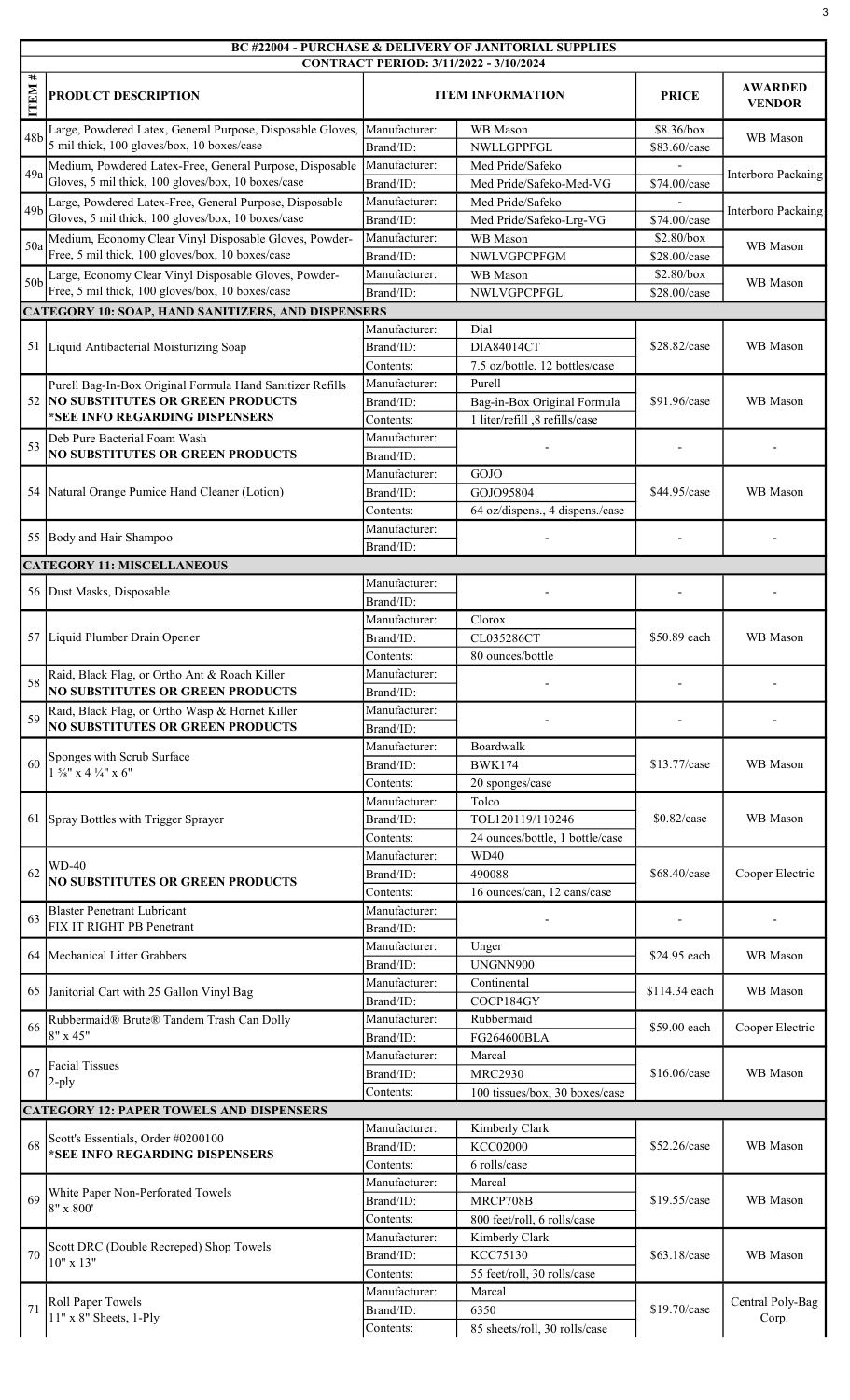|                  | <b>BC #22004 - PURCHASE &amp; DELIVERY OF JANITORIAL SUPPLIES</b><br>CONTRACT PERIOD: 3/11/2022 - 3/10/2024 |                         |                                |              |                                 |  |  |
|------------------|-------------------------------------------------------------------------------------------------------------|-------------------------|--------------------------------|--------------|---------------------------------|--|--|
| #<br><b>ITEM</b> | PRODUCT DESCRIPTION                                                                                         | <b>ITEM INFORMATION</b> |                                | <b>PRICE</b> | <b>AWARDED</b><br><b>VENDOR</b> |  |  |
|                  | <b>CATEGORY 13: TOILET</b>                                                                                  |                         |                                |              |                                 |  |  |
| 72               | <b>Bowl Mop</b>                                                                                             | Manufacturer:           | Boardwalk                      | \$1.29 each  | WB Mason                        |  |  |
|                  | 12" Plastic Handle                                                                                          | Brand/ID:               | <b>BWK00160</b>                |              |                                 |  |  |
| 73               | <b>Toilet Bowl Brush</b>                                                                                    | Manufacturer:           | Rubbermaid                     | \$1.12 each  | Cooper Electric                 |  |  |
|                  | 1.13" Trim Length, 14.5" Length                                                                             | Brand/ID:               | FG631000WHT                    |              |                                 |  |  |
|                  | <b>Toilet Seat Covers</b><br>$15" \times 18"$                                                               | Manufacturer:           | Boardwalk                      |              |                                 |  |  |
| 74               |                                                                                                             | Brand/ID:               | <b>BWKK5000</b>                | \$36.78/case | WB Mason                        |  |  |
|                  |                                                                                                             | Contents:               | 125 covers/pack, 25 packs/case |              |                                 |  |  |
|                  | <b>Tampax Tampons</b><br>Regular Absorbency                                                                 | Manufacturer:           | Hospeco                        | \$53.30/case |                                 |  |  |
| 75               |                                                                                                             | Brand/ID:               | <b>HOSTAMPAX</b>               |              | WB Mason                        |  |  |
|                  |                                                                                                             | Contents:               | 500 tampons/case               |              |                                 |  |  |
|                  | <b>Toilet Paper</b>                                                                                         | Manufacturer:           | Resolute                       | \$34.03/case |                                 |  |  |
| 76               | 3.9" x 4.5" Sheets, 2-Ply                                                                                   | Brand/ID:               | ALM235                         |              | WB Mason                        |  |  |
|                  |                                                                                                             | Contents:               | 96 rolls/case                  |              |                                 |  |  |
|                  |                                                                                                             | Manufacturer:           | Hospeco                        |              |                                 |  |  |
| 77               | Deodorizer Urinal Screen                                                                                    | Brand/ID:               | HOS01901                       | \$13.33/case | WB Mason                        |  |  |
|                  |                                                                                                             | Contents:               | 12 screens/case                |              |                                 |  |  |
|                  | 78 Complement Urinal and Bowl Blocks                                                                        | Manufacturer:           |                                |              |                                 |  |  |
|                  |                                                                                                             | Brand/ID:               |                                |              |                                 |  |  |
|                  | <b>CATEGORY 14: TRASH CAN LINERS</b>                                                                        |                         |                                |              |                                 |  |  |
|                  | Trash Can Liners Extra Heavy, 1.5 mil.                                                                      | Manufacturer:           | IBS/Pitt/Glopak, Made in USA   |              | <b>Interboro Packaing</b>       |  |  |
| 79               | 15" x 9" x 23"                                                                                              | Brand/ID:               | INT-15923-X-Hvy                | \$26.84/case |                                 |  |  |
|                  |                                                                                                             | Contents:               | 500 liners/case                |              |                                 |  |  |
|                  | U.V Stabilized Super Heavy Duty, 3.0 mil. Trash Can Liner                                                   | Manufacturer:           | Central Poly                   |              | Central Poly-Bag                |  |  |
| 80               | 38" x 60"                                                                                                   | Brand/ID:               | CP3860K3                       | \$31.00/case | Corp.                           |  |  |
|                  |                                                                                                             | Contents:               | 100 liners/case                |              |                                 |  |  |
|                  | U.V. Stabilized Super Heavy Duty, 3.0 mil. Trash Can Liner                                                  | Manufacturer:           | IBS/Pitt/Glopak, Made in USA   |              |                                 |  |  |
| 81               | 22" x 16" x 58"                                                                                             | Brand/ID:               | <b>INT-221658-XXH</b>          | \$24.82/case | Interboro Packaing              |  |  |
|                  |                                                                                                             | Contents:               | 100 liners/case                |              |                                 |  |  |
|                  | Sanitary Receptacle Liners, Rubbermaid #6141<br>7 1/2" x 10 1/2" x 3"                                       | Manufacturer:           | Hospeco                        | \$15.91/case | WB Mason                        |  |  |
|                  |                                                                                                             | Brand/ID:               | HOS260                         |              |                                 |  |  |
|                  |                                                                                                             | Contents:               | 500 liners/case                |              |                                 |  |  |
|                  | <b>CATEGORY 15: WET MOP HEADS / HANDLES / BUCKETS AND WRINGERS</b>                                          |                         |                                |              |                                 |  |  |
|                  |                                                                                                             | Manufacturer:           | Boardwalk                      | \$74.88/case | WB Mason                        |  |  |
| 83               | 100% Cotton Web / Fantail Head                                                                              | Brand/ID:               | BWK424CCT                      |              |                                 |  |  |
|                  | 1 1/4" Headband, 4-Ply                                                                                      | Contents:               | 24 ounce/head, 12 heads/case   |              |                                 |  |  |
|                  |                                                                                                             | Manufacturer:           | Boardwalk                      |              |                                 |  |  |
|                  | 84 Handle 63" Screw Clamp                                                                                   | Brand/ID:               | <b>BWK603</b>                  | \$7.72 each  | WB Mason                        |  |  |
|                  |                                                                                                             | Manufacturer:           | Rubbermaid                     |              | Cooper Electric                 |  |  |
|                  | 85 44 Quart Mop Bucket with Downward Pressure Wringer                                                       | Brand/ID:               | FG757688YEL                    | \$99.65 each |                                 |  |  |
|                  | <b>CATEGORY 16: TABLEWARE</b>                                                                               |                         |                                |              |                                 |  |  |
|                  |                                                                                                             | Dart                    |                                |              |                                 |  |  |
|                  | 86 Foam Insulated Drink Cups, 8 ounce                                                                       | Brand/ID:               | DCC8J8                         | \$26.92/case | WB Mason                        |  |  |
|                  |                                                                                                             | Contents:               | 1,000 cups/case                |              |                                 |  |  |
|                  |                                                                                                             | Manufacturer:           | Boardwalk                      |              |                                 |  |  |
|                  | 87 Plastic Cold Drink Cups, 9 ounce                                                                         | Brand/ID:               | <b>BWKTRANSCUP10CT</b>         | \$28.42/case | WB Mason                        |  |  |
|                  |                                                                                                             | Contents:               | 1,000 cups/case                |              |                                 |  |  |
|                  |                                                                                                             | Manufacturer:           | Greenwave                      |              |                                 |  |  |
|                  | 88 Coated Paper Plates, 9"                                                                                  | Brand/ID:               | GNWTWP010S                     | \$55.80/pack | WB Mason                        |  |  |
|                  |                                                                                                             | Contents:               | 500 plates/pack                |              |                                 |  |  |
|                  |                                                                                                             | Manufacturer:           |                                |              |                                 |  |  |
| 89               | Plastic Dinner Plates, 6"                                                                                   | Brand/ID:               |                                |              |                                 |  |  |
|                  |                                                                                                             | Manufacturer:           |                                |              |                                 |  |  |
|                  | 90   Uncoated Paper Plates, 12"                                                                             | Brand/ID:               |                                |              |                                 |  |  |
|                  |                                                                                                             | Manufacturer:           | Chef's Supply                  |              |                                 |  |  |
|                  | 91   Uncoated Paper Plates, 6"                                                                              | Brand/ID:               | SGV421278                      | \$15.20/pack | WB Mason                        |  |  |
|                  |                                                                                                             | Contents:               | 1,000 plates/pack              |              |                                 |  |  |
|                  | 92   Foam Plates, $8\frac{7}{8}$ "                                                                          | Manufacturer:           | Dart                           | \$30.38/pack | WB Mason                        |  |  |
|                  |                                                                                                             | Brand/ID:               | DCC9PWQR                       |              |                                 |  |  |
|                  |                                                                                                             |                         |                                |              |                                 |  |  |
|                  |                                                                                                             | Contents:               | 500 plates/pack                |              |                                 |  |  |
|                  | 93 Plastic Salad Bowls, 5 ounce                                                                             | Manufacturer:           |                                |              |                                 |  |  |
|                  |                                                                                                             | Brand/ID:               |                                |              |                                 |  |  |
|                  | Plastic Cutlery, Forks                                                                                      | Manufacturer:           | Crystalware                    |              |                                 |  |  |
| 94               | Medium Weight                                                                                               | Brand/ID:               | CSWFPPWP1000                   | \$9.97/box   | WB Mason                        |  |  |
|                  |                                                                                                             | Contents:               | 1,000 forks/box                |              |                                 |  |  |
| 95               | Solo Forks                                                                                                  | Manufacturer:           | $\blacksquare$                 |              |                                 |  |  |
|                  | Heavy weight, NO SUBSTITUTES                                                                                | Brand/ID:               |                                |              |                                 |  |  |